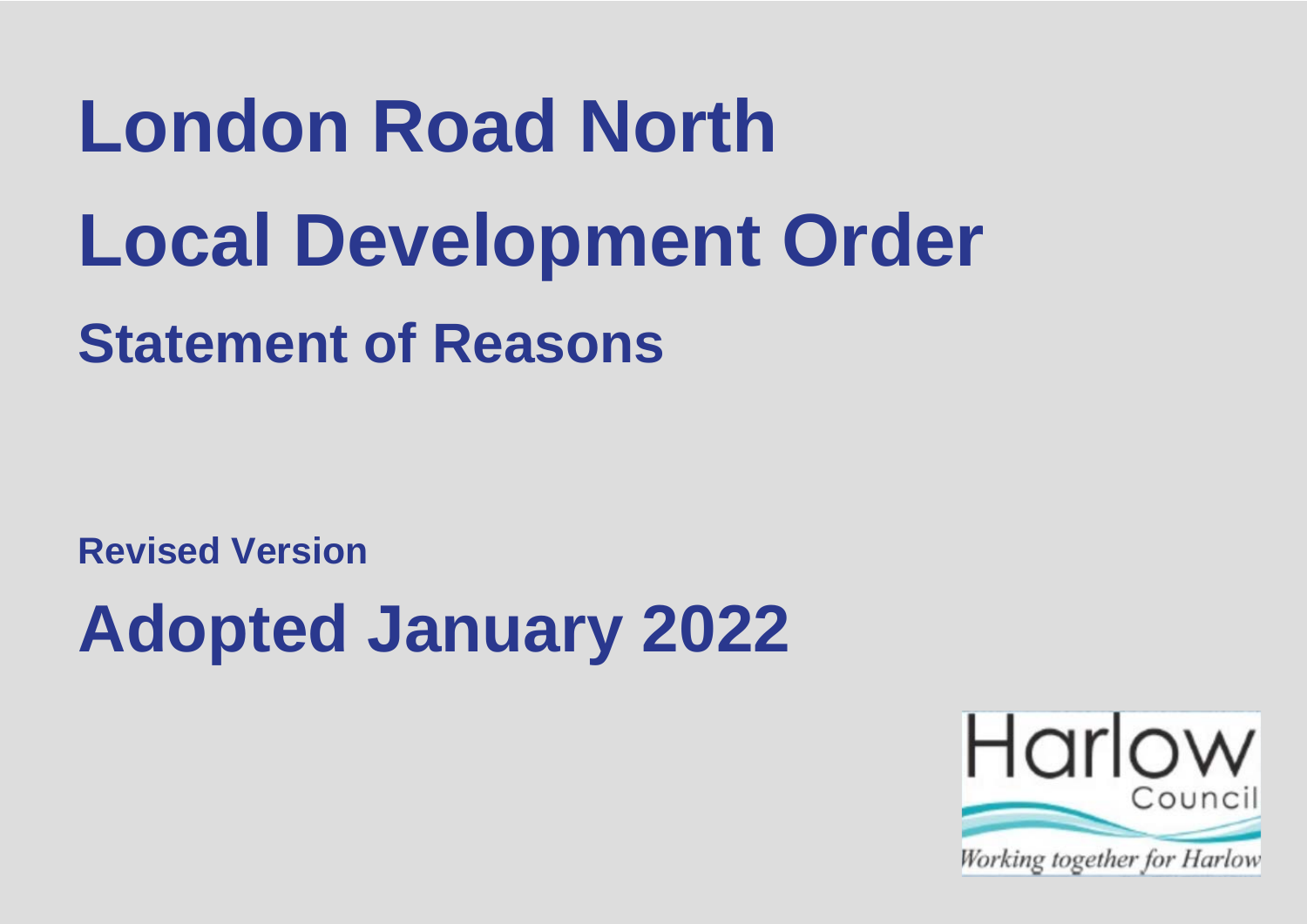#### **Purpose of this document**

The purpose of this document is to provide a formal Statement of Reasons for the London Road North Local Development Order (LDO).

The LDO has been made to support the objectives of the Harlow Enterprise Zone.

#### **Legislative background**

This document satisfies the requirements of Article 34(1) and (2) of the DMPO.

Article 34(1) of the Town and Country Planning (Development Management Procedure) Order 2010 (DMPO) states that where a Local Planning Authority proposes to make a LDO they shall first prepare:

- a) a draft order; and
- b) a statement for their reasons for making the order.

Article 34(2) states that the 'statement of reasons' shall contain:

- a) a description of the development which the order would permit; and
- b) a plan or statement identifying the land to which the order would relate.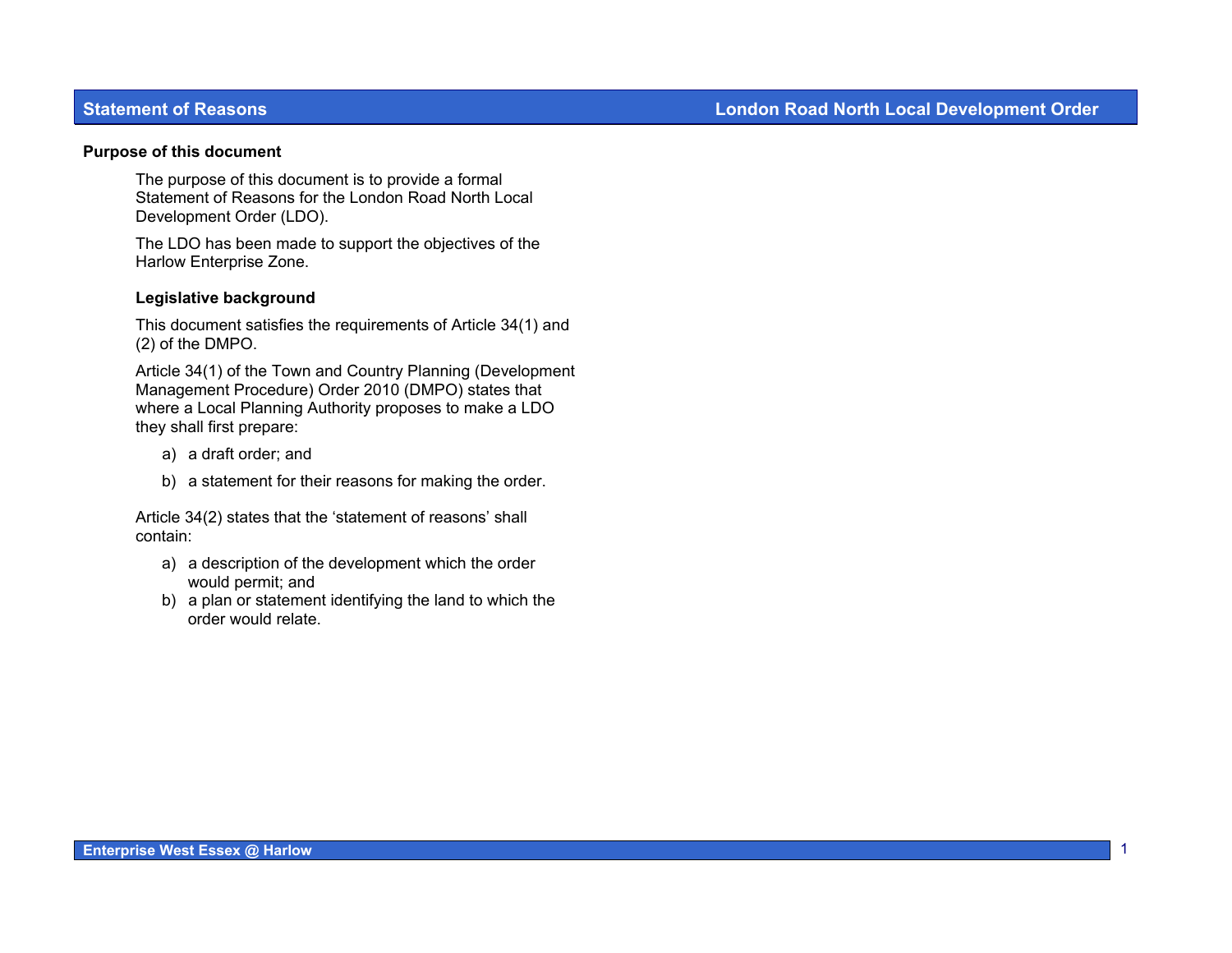# **1. Background**

## **Enterprise West Essex @ Harlow**

- 1.1 In 2011 the Government announced that 22 Enterprise Zones would be set up across the country to stimulate economic growth and development. Enterprise zones would be located in areas with real potential to create new business and jobs and generate positive benefits across the wider economic area. The Core offer for enterprise zones is to provide:
	- a radically simplified planning regime;
	- business rate discounts; and
	- superfast broadband.
- 1.2 Harlow's bid for enterprise zone status was developed by Harlow Council in partnership with the West Essex Alliance and other key partners such as Essex County Council. The bid was promoted by the South East Local Enterprise Partnership (SELEP).
- 1.3 The SELEP covers the South East of England and is a private sector led economic body focused on promoting economic growth in the economic area (see map to the right).

## **Sector focus**

- 1.4 Enterprise West Essex @ Harlow is a sector-led Enterprise Zone is focused on Harlow and West Essex's economic strengths in:
	- Health and Allied Industries (Medical Technologies);
	- Advanced Manufacturing; and
	- Information Communication Technology (ICT).







# **Statement of Reasons Contract Construction Construction Construction Construction Construction Construction Construction Construction Construction Construction Construction Construction Construction Construction Construct**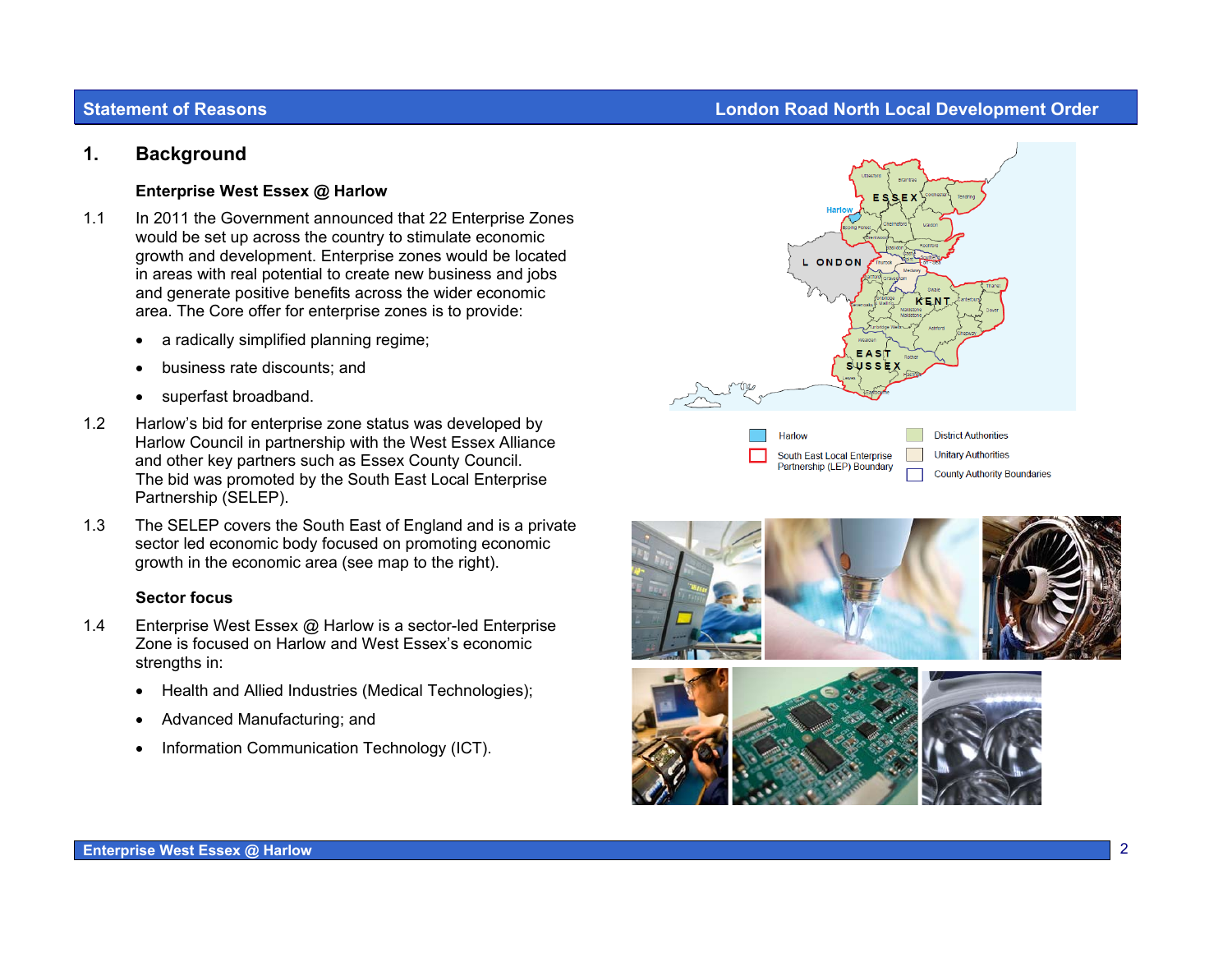# **Statement of Reasons Contract Construction Construction Construction Construction Construction Construction Construction Construction Construction Construction Construction Construction Construction Construction Construct**

#### **Harlow's enterprise zone sites**

1.5 The Harlow enterprise zone is split across two separate locations, comprising a total of approximately 50 hectares of land on the eastern side of town.

#### **Land at London Road**

- 1.6 Twenty four hectares of enterprise zone land is located between the A414 and London Road. Two separate LDOs operate at this location (see map right) and comprise:
	- **London Road North** A 15 hectare greenfield development site to the north the former Nortel Networks site; and
	- $\bullet$  **London Road South** - A 9 hectare redevelopment site comprising the former Nortel Networks site.

## **Templefields North East**

1.7 The Templefields North East enterprise zone area is covered by a single LDO. The site comprises 28 hectares of previously developed employment land within the existing Templefields Employment Area and is located adjacent to Cambridge Road (A1184) and the River Stort. The LDO area contains a range of existing employment buildings along River Way and Temple Bank.

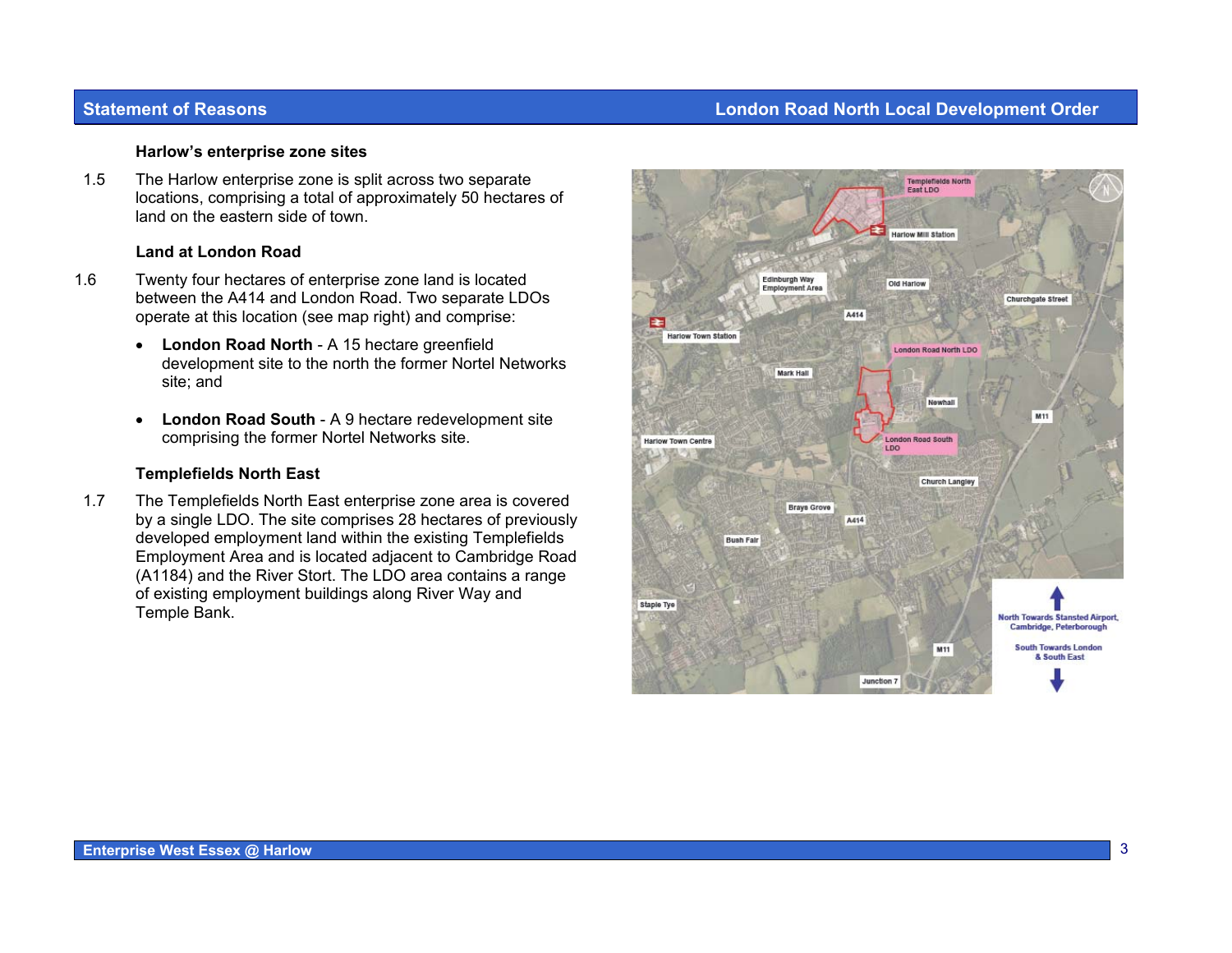# **2. Introduction to the LDO**

#### **Simplified planning requirement for the enterprise zone**

2.1 A requirement of enterprise zone status is to put in place a genuinely simplified approach to planning on the Enterprise Zone sites to attract investment into the zones. The Government is promoting the use of LDOs to achieve this.

## **What is a Local Development Order?**

- 2.2 LDOs are an existing part of the planning system introduced through the Planning and Compulsory Purchase Act 2004. A LDO grants planning permission for specific types of development and can be made subject to conditions.
- 2.3 The purpose of an LDO is to speed up the development process by providing certainty about the specific types of development which are permitted in a defined area. LDOs are intended to stimulate investment in an area by reducing the potential and perceived risks and barriers associated with the formal planning process.



# **Statement of Reasons Contract Construction Construction Construction Construction Construction Construction Construction Construction Construction Construction Construction Construction Construction Construction Construct**

#### **Supporting technical assessments**

- 2.4 The Council has completed a range of technical assessments to support the Local Development Order. These include:
	- Transport Assessment
	- Framework Travel Plan
	- Flood Risk Assessment
	- Preliminary Land Contaminated Risk Assessment
	- Topographical Survey
	- Full British Standard Arboricultural Feasibility Study
	- Extended Phase 1 Survey Report
- 2.5 In addition to this, the Council has prepared the following:
	- Habitats Regulation Assessment (HRA) Screening Assessment;
	- Strategic Environmental Assessment (SEA) Determination;
	- Environmental Impact Assessment (EIA) Screening Opinion.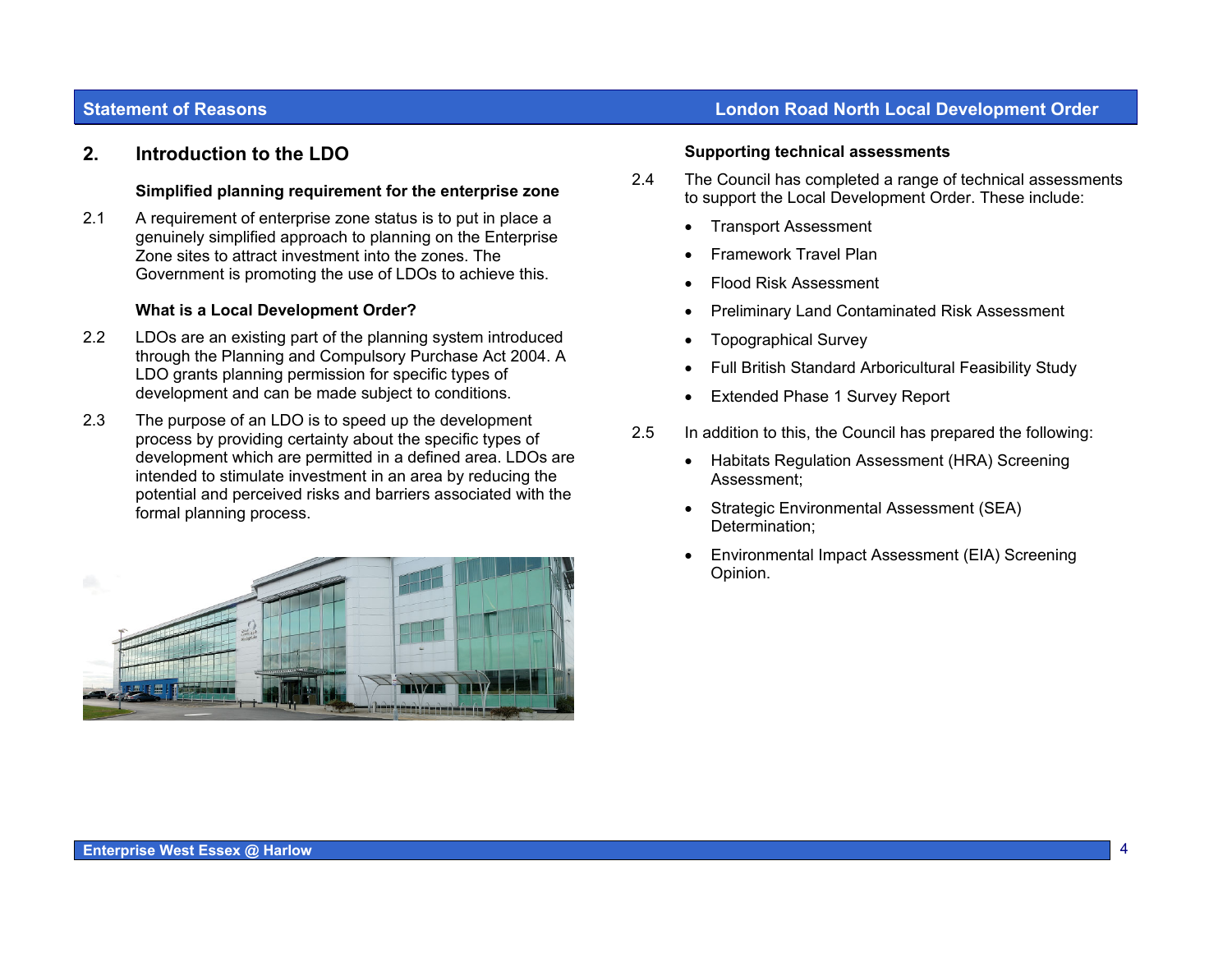## **The Structure of the London Road North LDO**

- 2.6 The London Road North Local Development Order is made up of the following components:
	- The Order;
	- The LDO Schedule and conditions; and
	- Appendices A to I (including the London Road North Design Code).

## **The Order**

2.7 The Order sets out the relevant legal provisions under which the Local Planning Authority has made the Local Development Order. It outlines the timeframe of the Local Development Order and highlights a range of limitations which apply to the planning permissions granted in the LDO Schedule.

## **The LDO Schedule and conditions**

- 2.8 The LDO Schedule contains the specific classes of permitted development which are granted planning permission by the order. The range of development permitted by different classes contained in the LDO Schedule is described in more detail in section 3.
- 2.9 Planning conditions attached to the classes of permitted development are listed within each class of permitted development contained in the LDO Schedule.

## **LDO Appendices**

2.10 Appendices A to I of the LDO are key elements of the Local Development Order and work alongside the LDO Schedule to create the permitted development framework for the site. It is important for the LDO to be read as a whole and for interested

# **Statement of Reasons London Road North Local Development Order**

parties to read the LDO Schedule and conditions in conjunction with the LDO Appendices.

- 2.11 The majority of LDO appendices are maps which set out the requirements and scope of the permissions and conditions set out in the LDO Schedule. Appendix B sets out the range of economic activities to which specific classes of development contained in the LDO Schedule apply. Appendix E comprises the London Road North Design Code. A full list of LDO appendices is provided below:
	- Appendix A London Road North LDO Boundary Map
	- Appendix B Schedule of Permitted Economic Activities (Standards of Industrial Classification)
	- Appendix C London Road North Local Development Order Designations Map
	- Appendix D Road Infrastructure Permitted Under Schedule C
	- Appendix E London Road North Design Code
	- Appendix F Safeguarded Strategic Infrastructure
	- Appendix G Landownership Map (as of December 2017)
	- Appendix H Notional Development Parcels
	- Appendix I Application of Phasing Condition PDH2

#### **Informatives**

2.12 The LDO also includes a number of guidance notes in the form of informatives which provide additional guidance on particular issues. Informatives are provided in accordance with paragraph 11 of Circular 11/95: Use of conditions in planning permission. Informatives should not be confused with the requirements in the LDO Schedule or conditions which set out the framework for LDO permitted development.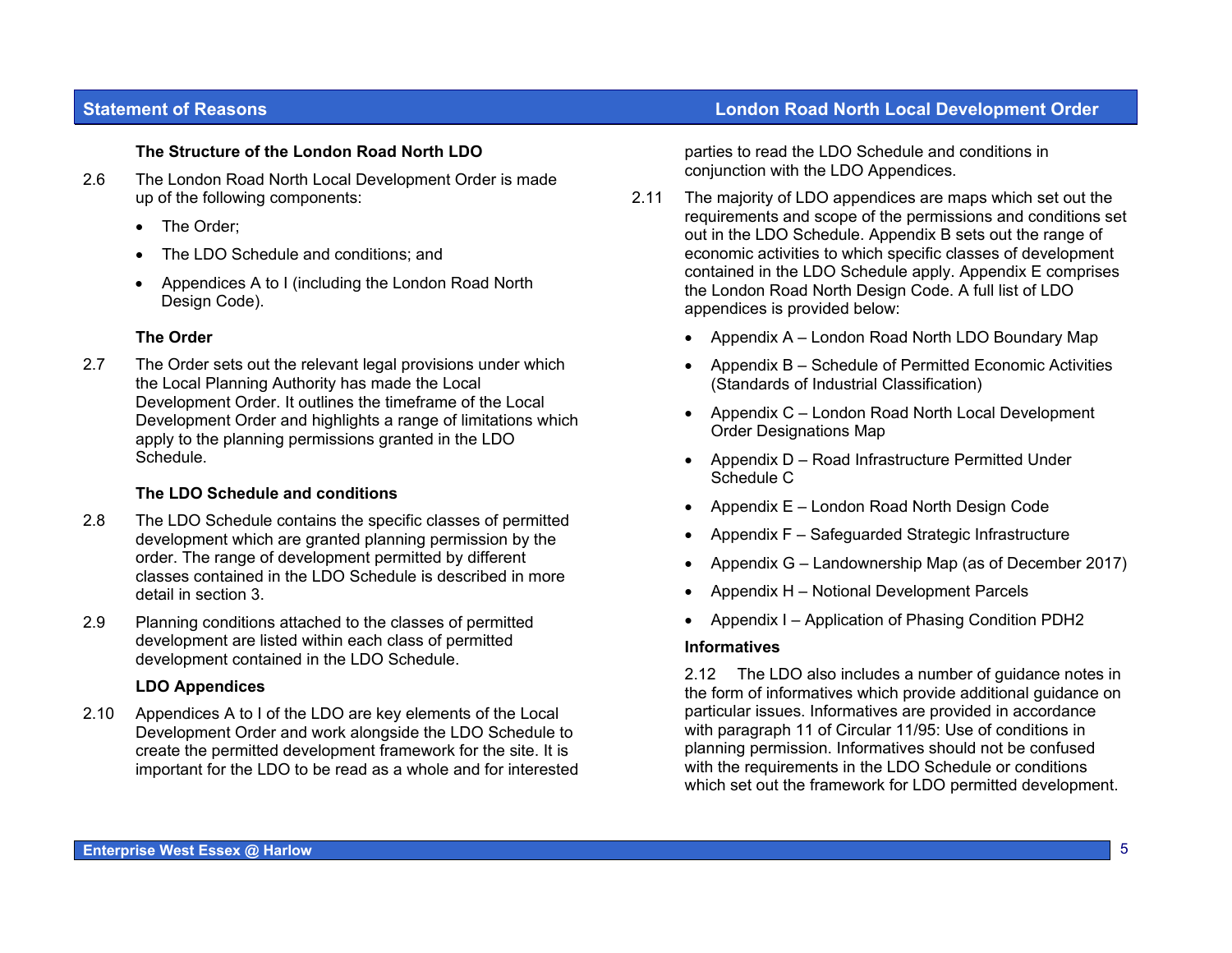## **The design code**

2.13 The requirements of this design code apply to the classes of permitted development contained in the London Road North LDO, where planning permission as stated in the LDO is conditional on development according with the requirements of the design code or, more specifically, with relevant chapters, tables or codes in the design code document.

#### **The purpose of the design code**

- 2.14 The purpose of the design code is:
	- a) to clarify what constitutes acceptable design quality within the LDO area and therefore benefits from planning permission granted for the classes of development set out in the LDO;
	- b) to provide a flexible framework to enable and coordinate the delivery of the London Road North masterplan; and
	- c) to flesh out in more precise detail the standards for development which cannot be explained or illustrated in sufficient detail in the LDO.

#### **Development certainty**

2.15 The design code establishes a fast-track and certain process to obtaining planning permission through the LDO. It defines up front the design parameters and standards applied to LDO permitted development. The code is therefore a fundamental mechanism in the delivery of a radically simplified planning system for the London Road North enterprise zone area.

## **Statement of Reasons London Road North Local Development Order**

#### **Background to the LDO - the planning and design process**

- 2.16 The approach to developing the LDO and design code has been founded on a masterplanning and design-led approach. The Council has undertaken a masterplanning exercise. This comprised a detailed site context appraisal, an issues, constraints and opportunities mapping exercise. The outcome of this process was the establishment of set of development and urban design principles and a spatial vision for the site.
- 2.17 The London Road Masterplan does not form part of the LDO. It is the LDO and design code which set out the requirements for permitted development granted by the LDO. The preparation of the masterplan has informed the LDO and design code, alongside technical assessments and engagement with stakeholders as illustrated below:

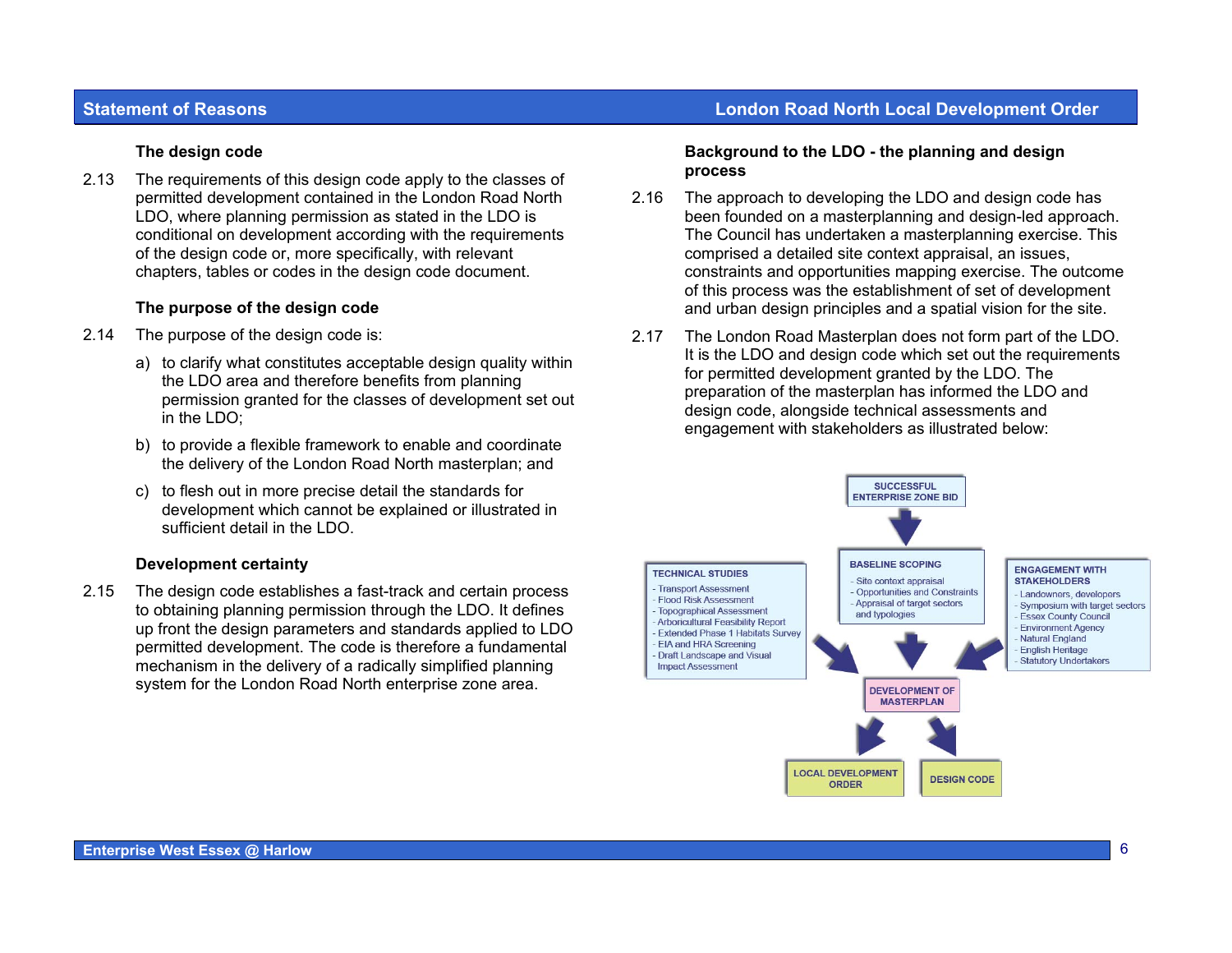# **3. Description of the development to be permitted**

- 3.1 This section provides a summary of the development granted planning permission by the LDO.
- 3.2 Readers should note that this section does not provide a complete description of the development to be permitted. The Local Development Order, Schedule, conditions and appendices should be examined in full to determine the precise details and requirements associated with the classes of permitted development set out in the order.
- 3.3 Permitted development is set out in five separate Schedules of the LDO which cover the following forms of development:
	- a) Building Development (Schedule A):
	- b) Extensions and Alterations (Schedule B);
	- c) Road Infrastructure (Schedule C);
	- d) Change of Use (Schedule D); and
	- e) Minor Operations (Schedule E).
- 3.4 The specific classes of permitted development contained in each schedule of the LDO is summarised over the following pages.

#### **Planning conditions**

3.5 Development permitted in Schedules A, B, C, D and E of the LDO is subject to a number of specific conditions as set out in the classes of permitted development. For further details of the specific conditions please refer to the London Road North LDO.

#### **Varying or removing LDO conditions**

3.6 There is a standard procedure for any applicant wishing to remove or vary a planning condition which is established in Section 73 of the Town and Country Planning Act 1990. A landowner or developer may also decide to submit a fresh planning under the provisions of the same Act.

#### **Limitations**

3.7 There are a range of limitations to the planning permissions set out in the LDO which are set out in paragraphs 1 to 18 of the order.

#### **The lifetime of the LDO**

- 3.8 This LDO takes effect on the date it is adopted and will lapse on 31 December 2034.
- 3.9 LDO development that has begun (as defined by Section 56 of the Town and Country Planning Act 1990) before the LDO expires will be permitted to be completed and operated in accordance with the requirements and conditions of the LDO.
- 3.10 Uses which have been developed and implemented under the provisions of the Order will be allowed to continue to operate following the expiry of the Order, provided these proposals are carried out in accordance with the relevant conditions set out in the LDO.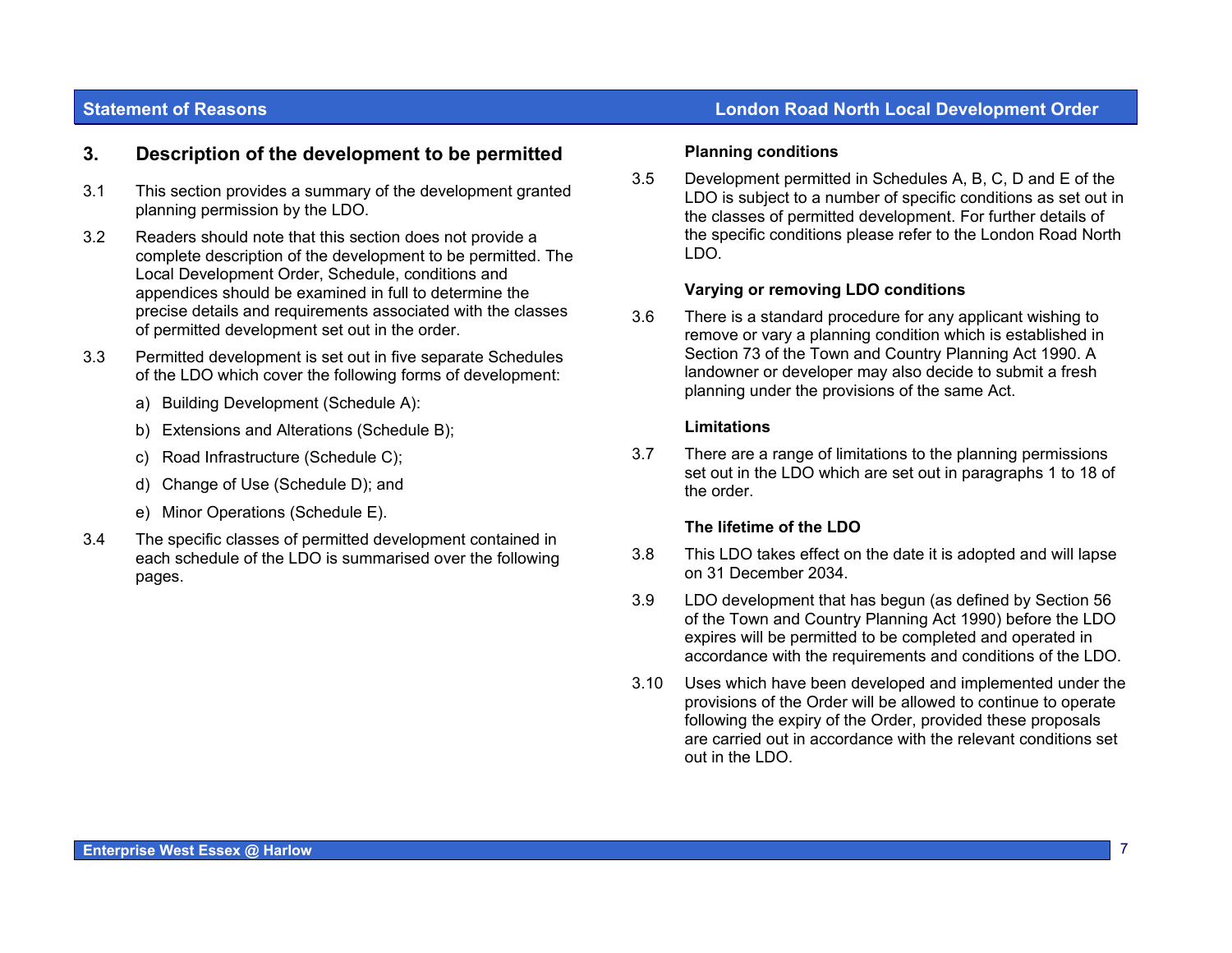#### **Schedule A - Building Development**

- 3.11 The LDO permits a variety of classes of building development in Schedule A some of which are limited to ancillary uses. The predominant uses are still:
	- the development of buildings for business  $(E(g))$  and industrial (B2) uses**.**
	- The provision of electricity substation buildings.

The LDO does permit other supporting activities with limitations including:

- $\bullet$  E(a) (retail)
- E(c) (financial and professional services)
- E(b) (café/ restaurant)
- Hot food/takeaway;
- Conference facilities;
- Education and training;
- Crèche or nursery facilities; and
- Gymnasium / swimming pool uses.
- 3.12 E and Sui Generis uses permitted by Schedule A of the LDO are intended to support the employment activities within the LDO area. Consequently, these uses are strictly limited in size by reference to maximum individual and cumulative gross floor area thresholds in the LDO.
- 3.13 Schedule A of the LDO also permits site investigation, demolition, engineering operations, the provision of associated site infrastructure and facilities directly required by development permitted by Schedule A.

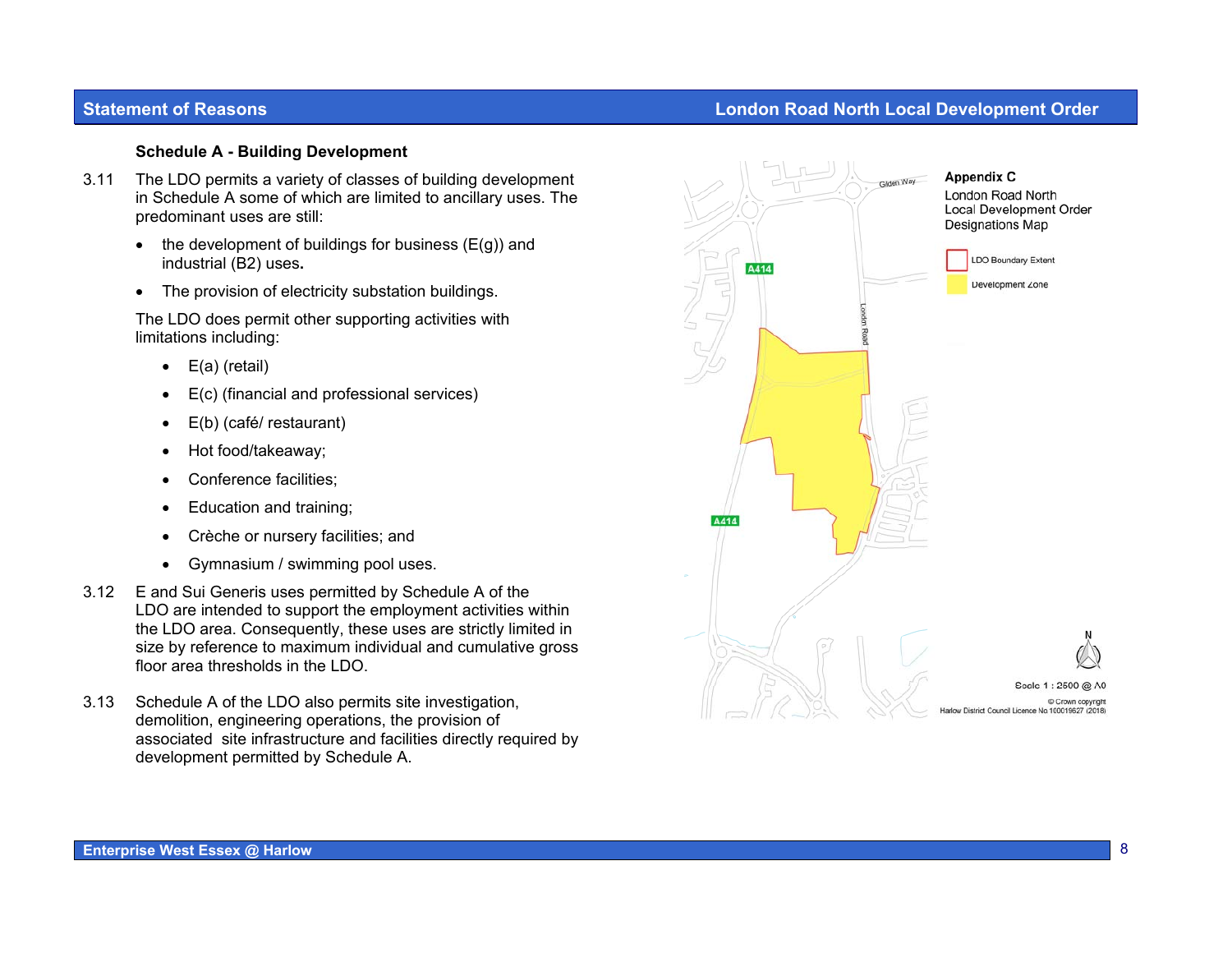## **Schedule B – Extensions and Alterations**

- 3.15 One class of development is permitted under Schedule B:
	- **Class 1** permits the extension or alterations of buildings for E(g) and B2 uses.
- 3.16 Class 1 of Schedule B of the LDO also permits site investigation, demolition, engineering operations, the provision of associated site infrastructure and facilities directly required by development permitted by Class 1 of Schedule B.

#### **Schedule C – Road Infrastructure**

- 3.17 Eight classes of development are permitted under Schedule C:
	- **Class 1** permits the construction of a new signalised T-junction on the A414 together with associated highways improvements and landscaping along the A414
	- **Class 2** permits the construction of an Urban Boulevard (Link Road) West to connect the new signalised T-junction on the A414 to a new junction to the Main Employmebnt Avenue (Feeder Road)
	- **Class 3** permits the construction of Urban Boulevard (Link Road) East to London Road.
	- **Class 4** permits the construction of a new junction connecting the Urban Boulevard (Link Road) to the Main Employment Avenue

# **Statement of Reasons London Road North Local Development Order**

- **Class 5** permits the construction of a new junction connecting the Urban Boulevard (Link Road) East to London Road.
- **Class 6** permits the construction of a Main Employment Avenue (Feeder Road) to connect Urban Boulevard (Link Road) West and Urban Boulevard (Link Road) East.
- **Class 7** permits the enhancement of the existing Public Right of Way from its entrance into the London Road North at London Road to the A414 to adoptable shared pedestrian and cycle lane standard.
- **Class 8** permits the construction of a shared pedestrian and cycle link connecting the Main Employment Avenue (Feeder Road) to London Road South.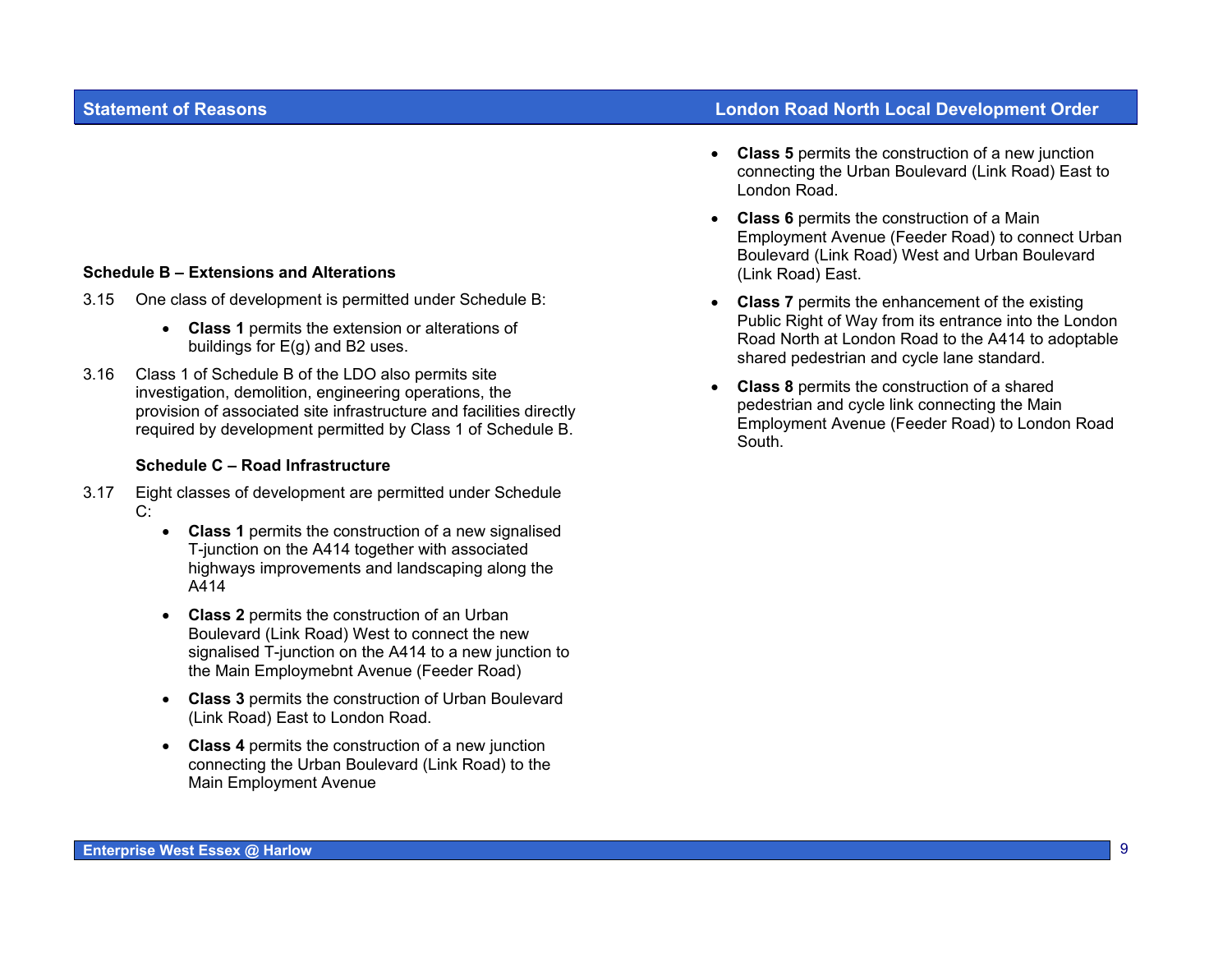3.18 Highways works permitted under Schedule C of the LDO is shown in Appendix D of the LDO which is provided below:



## **Schedule D – Change of Use**

- 3.19 Class 1 (Schedule D) permits the following change of use:
	- From E(g) to B2 and vice versa.
	- From non-residential education/training facilities, conference facilities, creches/day nurseries, gyms or swimming pools permitted to E(g) use or B2 use, subject to conditions.
	- From  $E(a)$  use permitted to  $E(c)$ ,  $E(b)$ , hot food takeaways, E(g) or B2 use, subject to conditions.
	- From  $E(c)$  use permitted to  $E(a)$ ,  $E(b)$ , hot food takeaways, E(g) or B2 uses, subject to conditions.
	- From  $E(b)$  use permitted  $E(a)$ ,  $E(c)$ , hot food takeaways, E(g) or B2 use, subject to conditions.
	- From hot food takeaways permitted to  $E(a)$ ,  $E(c)$ ,  $E(b)$ , E(g) or B2 use, subject to conditions.
- 3.22 It is important to note that Schedule D contains a range of specific conditions which set out precisely what uses are permitted and establish individual and cumulative floorspace standards which are applied to mixed uses. This implements the same standards as those conditioned in Schedule A of the LDO.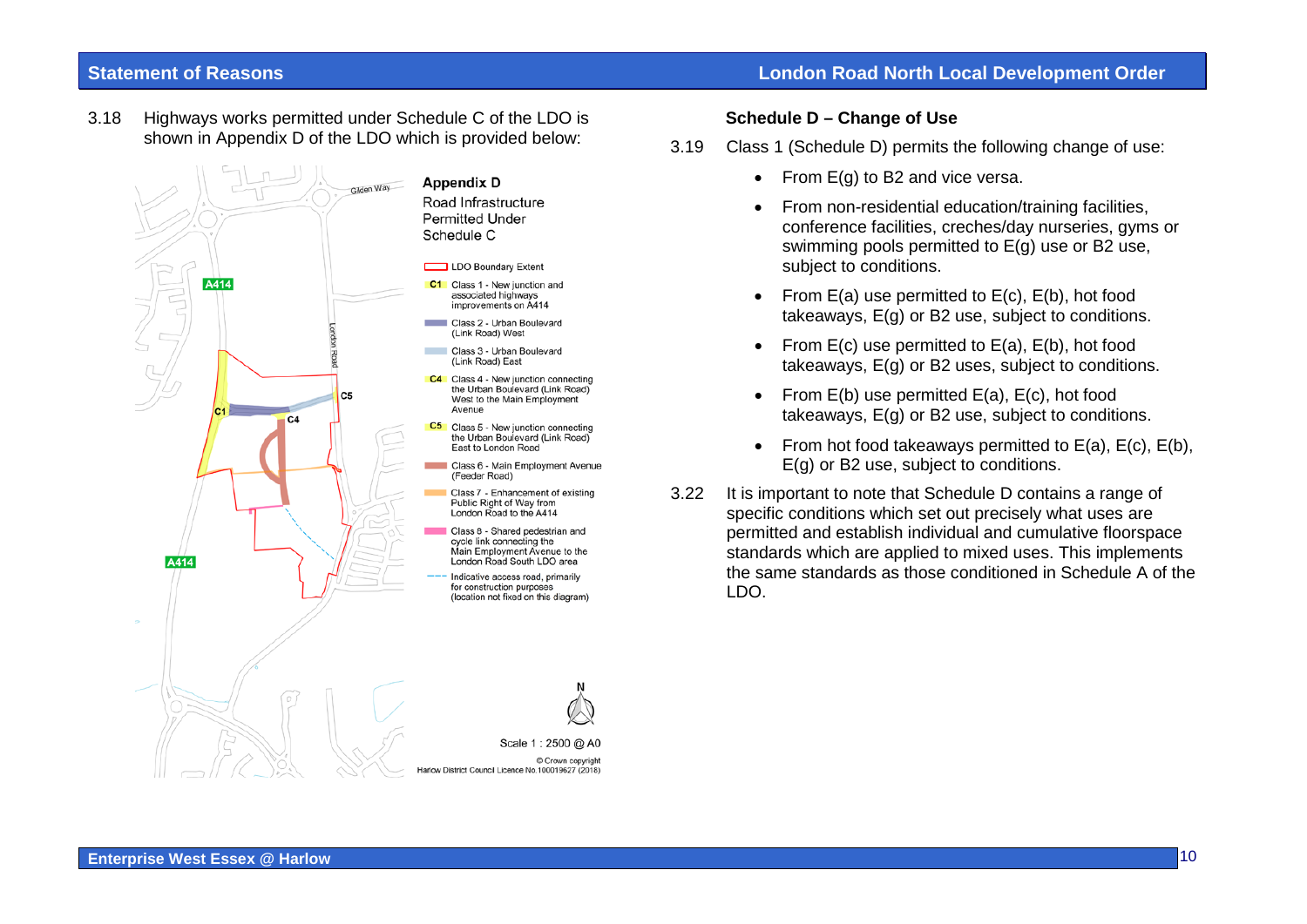#### **Schedule E – Minor Operations**

- 3.23 Two classes of development are permitted under Schedule E:
	- **Class 1** permits the development of facilities for the storage of oils, fuels and chemicals.
	- **Class 2** permits the erection, maintenance or alteration of a fence, gate, wall or other means of enclosure.

## **Area covered by the LDO**

3.24 The LDO applies only to the land at London Road, Harlow, Essex shown edged red on the Harlow London Road North Boundary Map which can be found to the right and in Appendix A of the LDO.